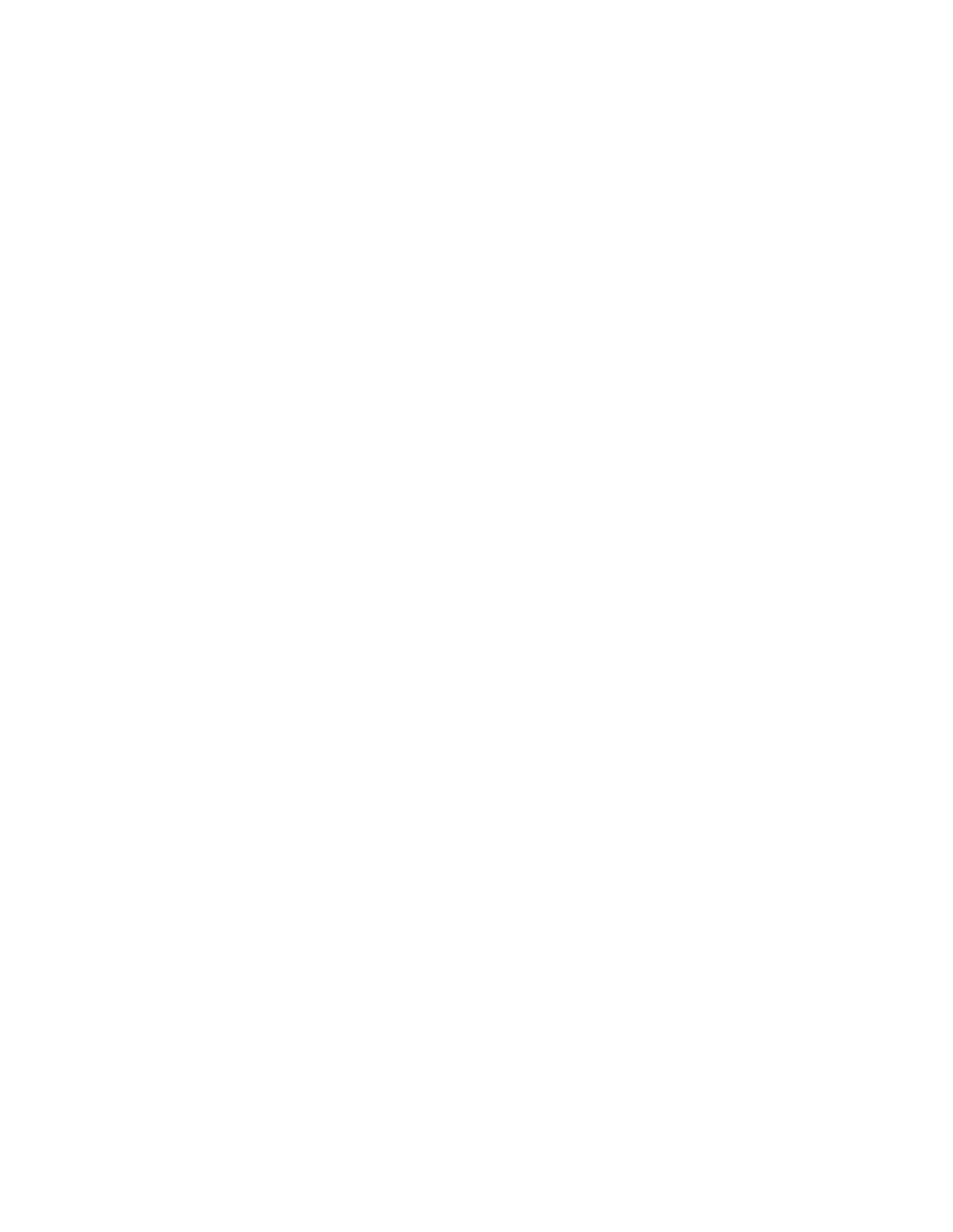KITE, Justice.

[¶1] Antoinette Hodges appeals from the district court's order dismissing her personal injury case against Lewis & Lewis, Inc. (Lewis). After a bench trial, the district court found Ms. Hodges was not entitled, under Wyoming's comparative negligence statute, to recover for her injuries because she was more than fifty percent (50%) at fault. Earlier in the case, Lewis had missed a deadline for responding to Ms. Hodges' requests for admission, resulting in admissions under W.R.C.P. 36(a) of the matters contained in the requests. One of the requests asked Lewis to admit that Ms. Hodges did not contribute to her injuries. Prior to the trial, the district court allowed Lewis to amend its admissions in order to deny the request. Ms. Hodges claims that the district court erred by granting Lewis' request to amend or withdraw the admissions and allowing it to respond to the requests.

[¶2] We conclude that the district court did not abuse its discretion by allowing Lewis to respond to Ms. Hodges' requests for admission and, therefore, affirm.

## **ISSUES**

[¶3] Ms. Hodges offers the following issues for our consideration:

ISSUE ONE. Did the District Court have discretion to grant a "renewed" motion filed more than two (2) months after it was deemed denied by Rule  $6(c)(2)$  of the Wyoming Rules of Civil Procedure?

ISSUE TWO. Did the District Court have discretion to extend Appellee's time to file a "renewed" motion fiftytwo (52) days after the time to serve papers allowed by Rule 6(c)(2) of the Wyoming Rules of Civil Procedure?

ISSUE THREE. Did the District Court err when it considered issues of comparative fault against Appellant after, under the Wyoming Rules of Civil Procedure, Appellee was deemed to have admitted that Appellant "did not contribute to her injuries . . ."?

Lewis responds with an extensive list of issues:

1. Whether the district court abused its discretion in granting Appellee Lewis and Lewis, Inc.'s ("Lewis and Lewis") second discovery motion filed on June 17,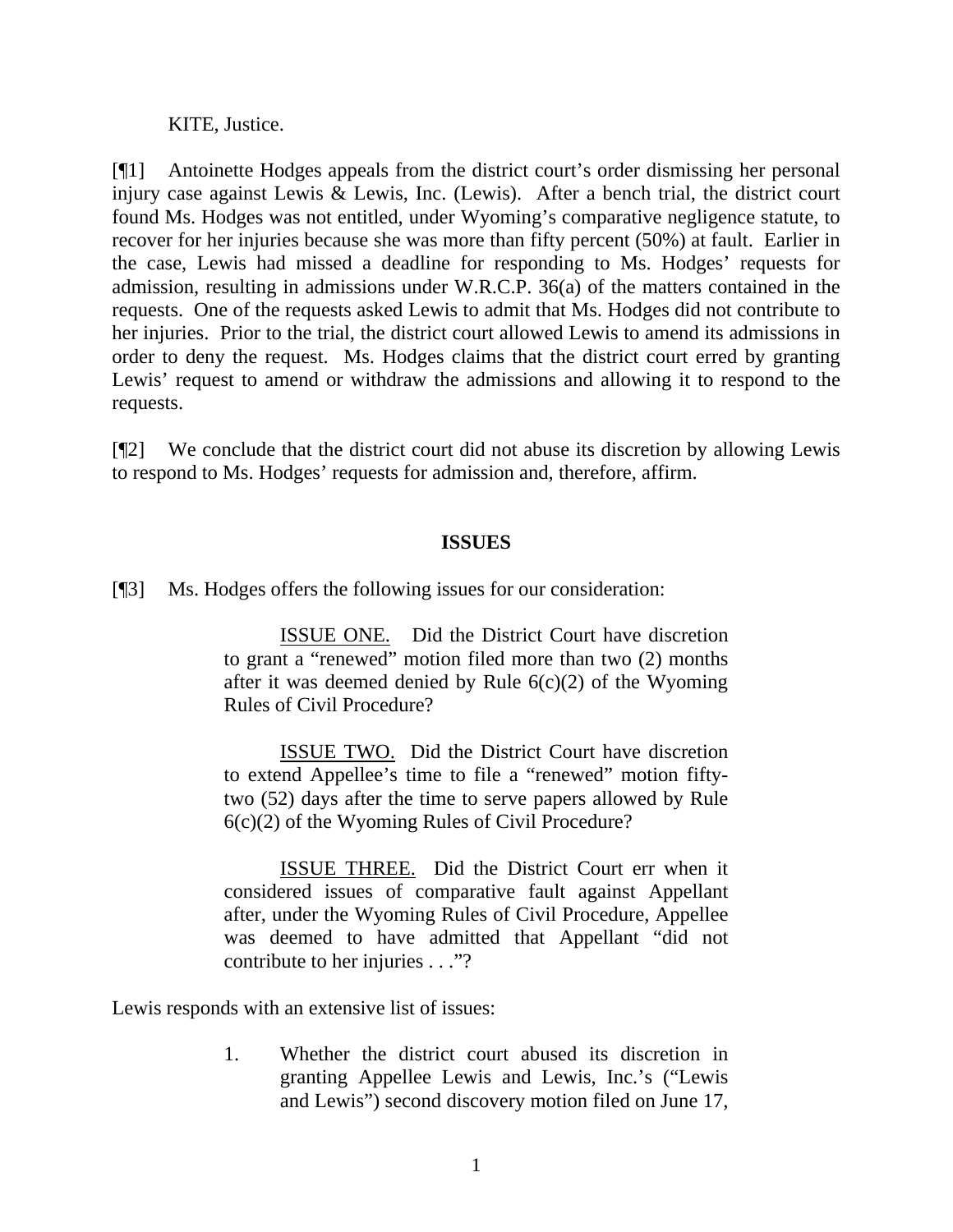2004;

- 2. Whether Appellant Antoinette Hodges ("Hodges") is entitled to a second trial to have admissions deemed admitted as evidence, when counsel for Appellant Hodges did not seek to have any such alleged admissions entered as evidence during the first trial;
- 3. Whether Appellant Hodges, who appeals from an order on a motion determined within 28 days of its filing, may rely on W.R.C.P.  $6(c)(2)$ , which provides that a motion not determined within 90 days is deemed denied;
- 4. Whether Appellant Antoinette Hodges has waived any argument based on the law of the case doctrine by failing to raise that issue both in the district court and in this Court;
- 5. Even if Appellant Hodges has not waived the law of the case doctrine, whether the doctrine would apply to prevent the proper filing of the second discovery motion;
- 6. Whether W.R.C.P.  $6(c)(2)$ , the deemed denied rule, trumps a district court's inherent power to issue rulings on discovery motions;
- 7. Whether the granting of Appellant Hodges' appeal would violate due process; and
- 8. Assuming *arguendo* that the district court abused its discretion in granting Appellee Lewis and Lewis' second discovery motion, whether the trial court's final order dismissing Hodges' complaint was clearly erroneous.

# **FACTS**

[¶4] For the purposes of this appeal, the underlying facts of the case are not disputed. Ms. Hodges worked as a traffic flagger on a highway construction project in Farson. Lewis was the asphalt paving contractor on the job, and Craig Cruz was employed by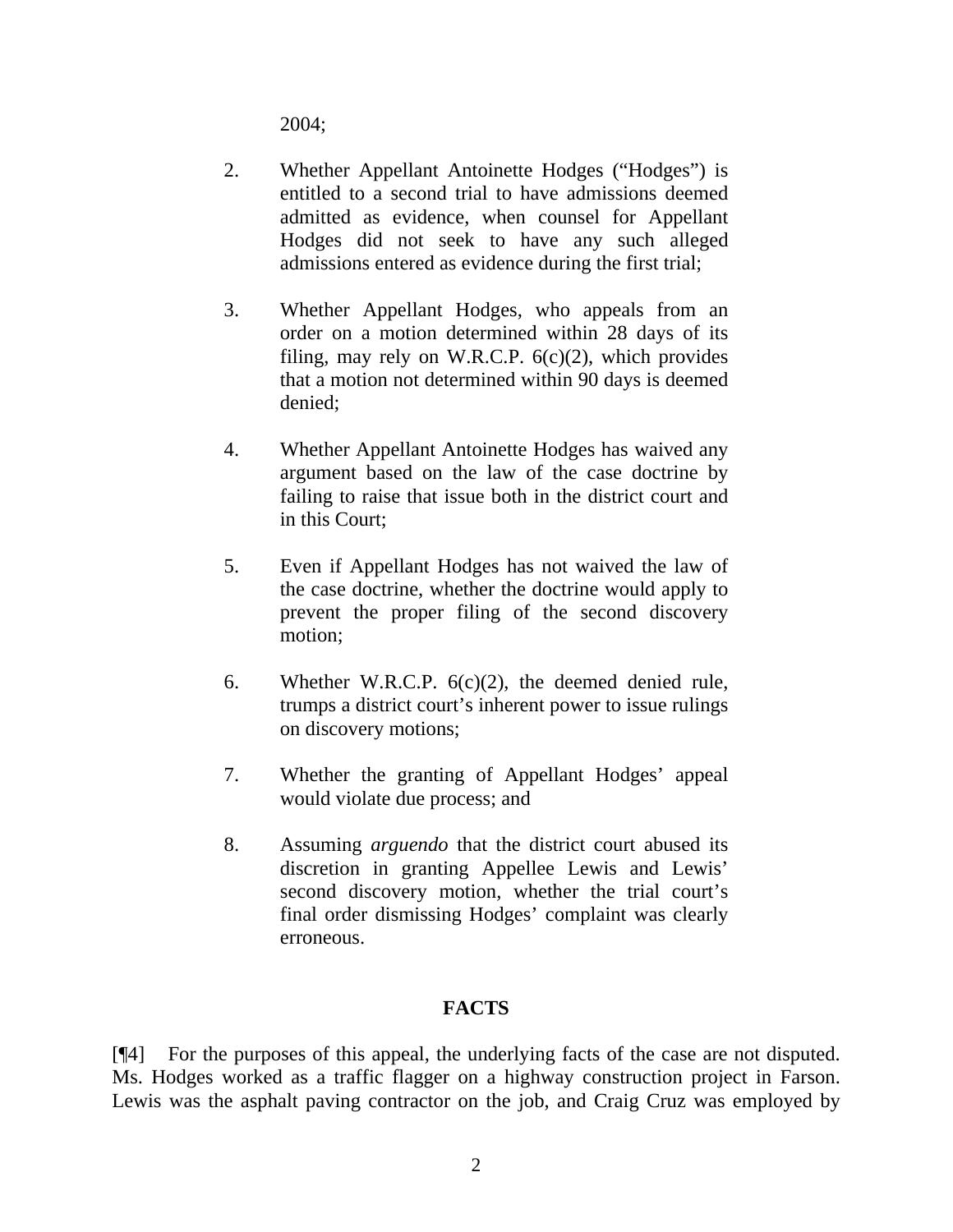Lewis as a truck driver. On June 25, 2002, Mr. Cruz's truck ran over Ms. Hodges' right foot while making a turn at the intersection where she was stationed.

[¶5] Ms. Hodges filed a complaint against Lewis, alleging that Mr. Cruz was negligent when he ran over her foot. On November 26, 2003, Ms. Hodges served discovery requests, including requests for admission, upon Lewis. Request for Admission No. 26 is at the heart of this appeal and it stated: "Admit that Plaintiff did not contribute to her injuries on June 25, 2002." Lewis' counsel failed to respond to the requests for admission within thirty days, as required by W.R.C.P. 36.

[¶6] Lewis' counsel realized his oversight on January 6, 2004, and immediately contacted Ms. Hodges' attorney. Lewis' attorney requested an extension of time to respond to the discovery requests, but Ms. Hodges' attorney refused to allow Lewis more time to respond to the requests for admission. Nevertheless, Lewis did respond to the requests for admission on January 6, 2004. With regard to Request for Admission No. 26, Lewis provided the following response: "Denied. This request is not a proper request for an admission of fact but is rather a legal conclusion that Defendant has previously denied and asserted as an affirmative defense." Lewis also filed a Motion for Extension of Time to Respond to Discovery or, In the Alternative to Amend or Withdraw Responses Under W.R.C.P. 36(b) on January 12, 2004.

[¶7] A hearing on Lewis' motion, together with a scheduling conference, was set for February 18, 2004. The scheduling conference took place; however, although the reason is not clear from the record, Lewis' motion apparently was not heard that day. Lewis subsequently filed a Renewed Motion for Extension of Time to Respond to Discovery or, In the Alternative, to Amend or Withdraw Responses Under W.R.C.P. 36(b), or, In the Alternative, Motion of Defendant under Rules 60(a) and 60(b) to Grant Such Extension or Allow Such Amendment.

[¶8] The district court held a hearing on Lewis' renewed motion and, on July 8, 2004, granted it. The district court ordered Lewis to respond to Ms. Hodges' requests by July 14, 2004, and, in accordance with that order, Lewis served Ms. Hodges with its responses. Ms. Hodges filed a motion requesting a continuance of the trial, which was scheduled to begin July 20, 2004. She claimed that, in light of the district court's ruling allowing Lewis to amend its admissions, she needed more time to prepare for trial on the liability issue. The district court granted the continuance.

[¶9] On October 26 and 27, 2004, the district court held a bench trial on Ms. Hodges' negligence claim. The district court subsequently entered an order finding in favor of Lewis and dismissing Ms. Hodges' complaint with prejudice. The district court attributed more than fifty percent (50%) of the fault in the accident to Ms. Hodges and ruled, therefore, under Wyo. Stat. Ann. § 1-1-109(b) (LexisNexis 2005), she could not recover for her injuries. Ms. Hodges filed a timely notice of appeal.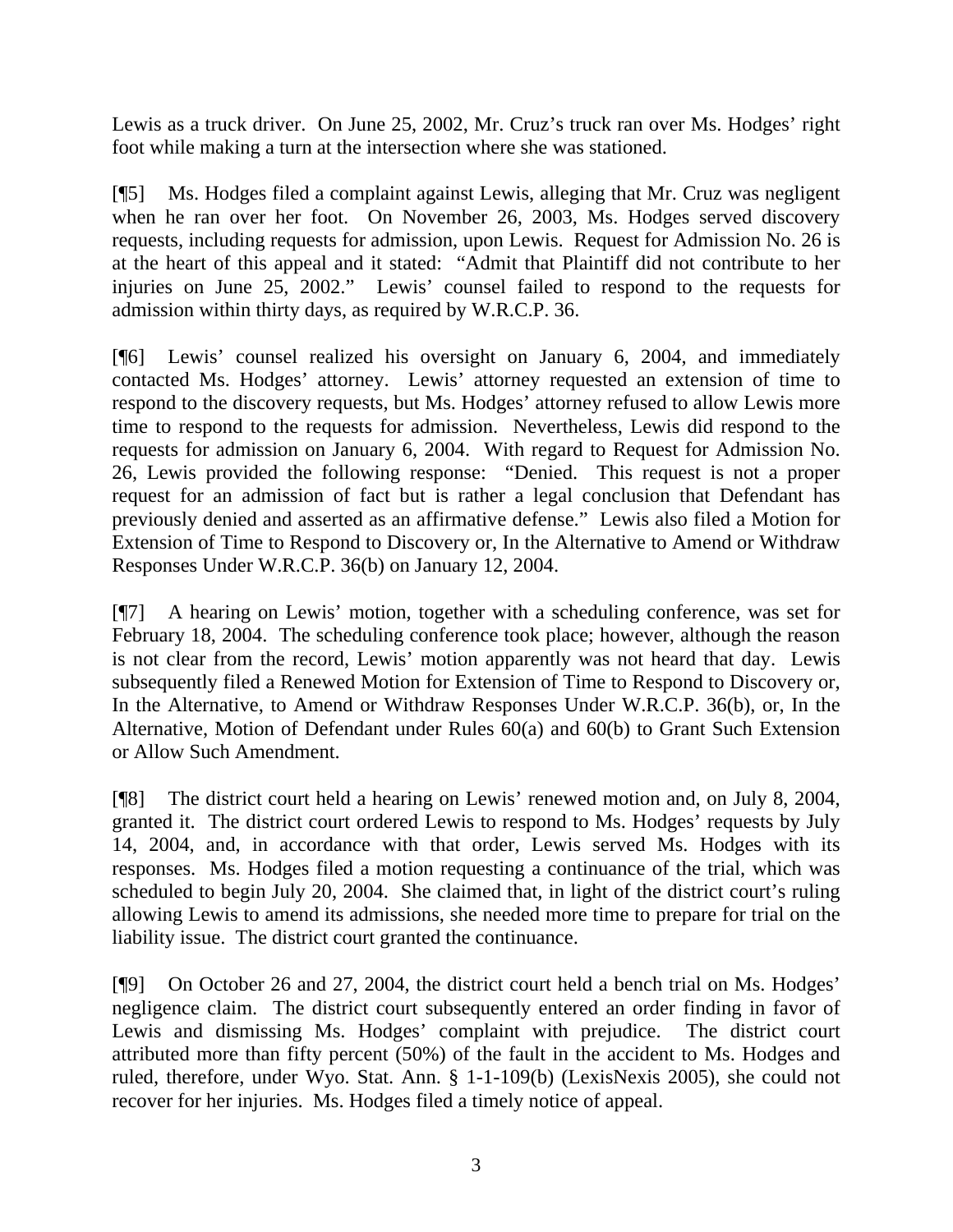#### **DISCUSSION**

[¶10] The parties present numerous issues for our review, but they all concern the same matter – whether the district court erred by allowing Lewis to amend its admissions to deny Request for Admission No. 26. W.R.C.P. 36 governs requests for admissions and states in pertinent part:

> (a) *Request for admission*. – A party may serve upon any other party a written request for the admission, for purposes of the pending action only, of the truth of any matters within the scope of Rule 26(b) set forth in the request that relate to statements or opinions of fact or of the application of law to fact, including the genuineness of any documents described in the request. . . .

> . . . The matter is admitted unless, within 30 days after service of the request, or within such shorter or longer time as the court may allow, the party to whom the request is directed serves upon the party requesting the admission a written answer or objection addressed to the matter, signed by the party or by the party's attorney . . . .

\* \* \*

 (b) *Effect of admission*. – Any matter admitted under this rule is conclusively established unless the court on motion permits withdrawal or amendment of the admission. Subject to the provisions of Rule 16 governing amendment of a pretrial order,<sup>[1](#page-5-0)</sup> the court may permit withdrawal or amendment when the presentation of the merits of the action will be subserved thereby and the party who obtained the admission fails to satisfy the court that withdrawal or amendment will prejudice that party in maintaining the action or defense on the merits. Any admission made by a party under this rule is for the purpose of the pending action only and is not an admission for any other purpose nor may it be used against the party in any other proceeding.

<span id="page-5-0"></span><sup>1</sup> Under Rule 16, once an admission is incorporated into a pretrial order, it may be modified only to prevent manifest injustice. *Kirtley v. Sovereign Life Insurance Company of California (In re Durability, Inc.*), 212 F.3d 551, 556 (10<sup>th</sup> Cir. 2000).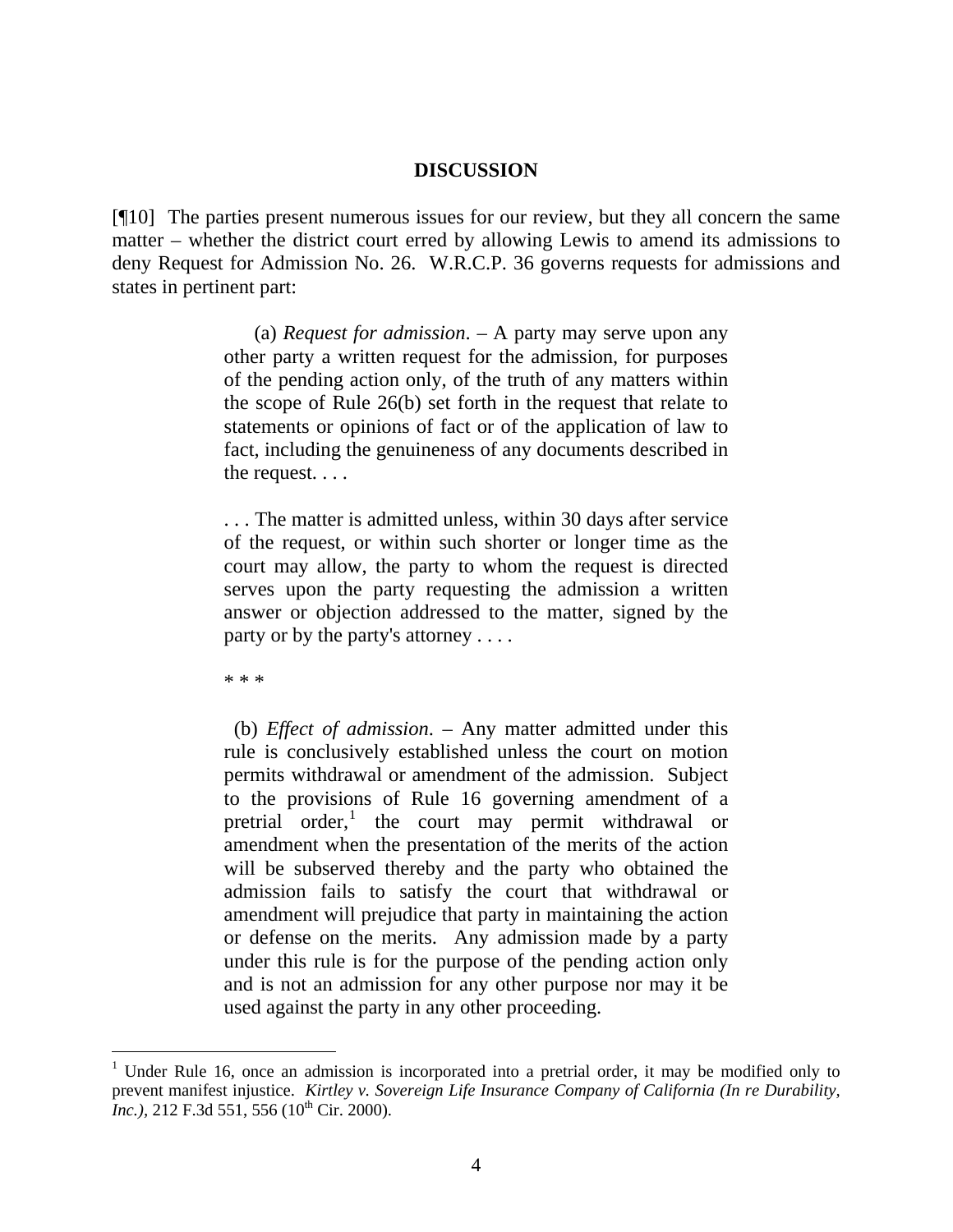W.R.C.P. 36 (footnote added). Rule 36 is identical to F.R.C.P. 36. Consequently, federal court interpretations of their rule are highly persuasive when we interpret our corresponding rule. *Grove v. Pfister,* 2005 WY 51, ¶ 9, 110 P.2d 275, 279 (Wyo. 2005). See also, *Peters v. West Park Hospital,* 2003 WY 117, ¶ 10, 76 P.3d 821, 823 (Wyo. 2003); *Caldwell v. Cummings*, 2001 WY 106, ¶ 10, 33 P.3d 1138, 1141 (Wyo. 2001).

[¶11] District courts have broad discretion to manage pretrial discovery matters. *McCulloh v. Drake,* 2005 WY 18, ¶ 16, 105 P.3d 1091, 1095 (Wyo. 2005). We, therefore, review the district court's decision on a motion to withdraw or amend admissions under Rule 36(b) by applying the abuse of discretion standard. *Raiser v. Utah County, 409 F.3d 1243, 1245-46 (10<sup>th</sup> Cir. 2005). See also, <i>Reeves v. Boatman, 769 P.2d* 917, 918, n1 (Wyo. 1989) (recognizing a court's broad discretion in determining whether a party should be allowed to withdraw an admission under Rule 36(b)). An abuse of discretion occurs when a court:

> "[a]cts in a manner which exceeds the bounds of reason under the circumstances. In determining whether there has been an abuse of discretion, the ultimate issue is whether or not the court could reasonably conclude as it did. An abuse of discretion has been said to mean an error of law committed by the court under the circumstances."

*Landsiedel v. Buffalo Properties, LLC,* 2005 WY 61, ¶ 23, 112 P.3d 610, 616 (Wyo. 2005) quoting *Berry v. State*, 2004 WY 81, ¶ 43, 93 P.3d 222, 235 (Wyo. 2004).

[¶12] In order to satisfy the first prong of the two-part test for withdrawing or amending admissions under W.R.C.P. 36(b), the moving party must show that the presentation of the merits of the case will be subserved by allowing the withdrawal or amendment. The purpose of Rule 36 is "to expedite the trial and to relieve the parties of the cost of proving facts that will not be disputed at trial." *Perez v. Miami-Dade County,* 297 F.3d 1255, 1265 (11<sup>th</sup> Cir. 2002) quoting 8A Charles Alan Wright, Arthur R. Miller & Richard L. Marcus, Federal Practice and Procedure § 2252 (2d ed. 1994). The first factor of the Rule 36(b) test emphasizes the importance of having actions resolved on the merits rather than as a result of a technical error. *Raiser,* 409 F.3d at 1246; *Perez,* 297 F.3d at 1266. This requirement is satisfied when it is shown that upholding the admissions would practically eliminate any presentation of the merits of the case. *Id*. Thus, there is a distinct preference in the rule for ascertaining the truth and deciding the case on its merits. *Perez,* 297 F.3d at 1266.

[¶13] Applying the first part of the test to this case, we conclude that allowing Lewis to amend its response to Request for Admission No. 26 which stated that Ms. Hodges did not contribute to her injuries subserved the presentation of the merits of the controversy.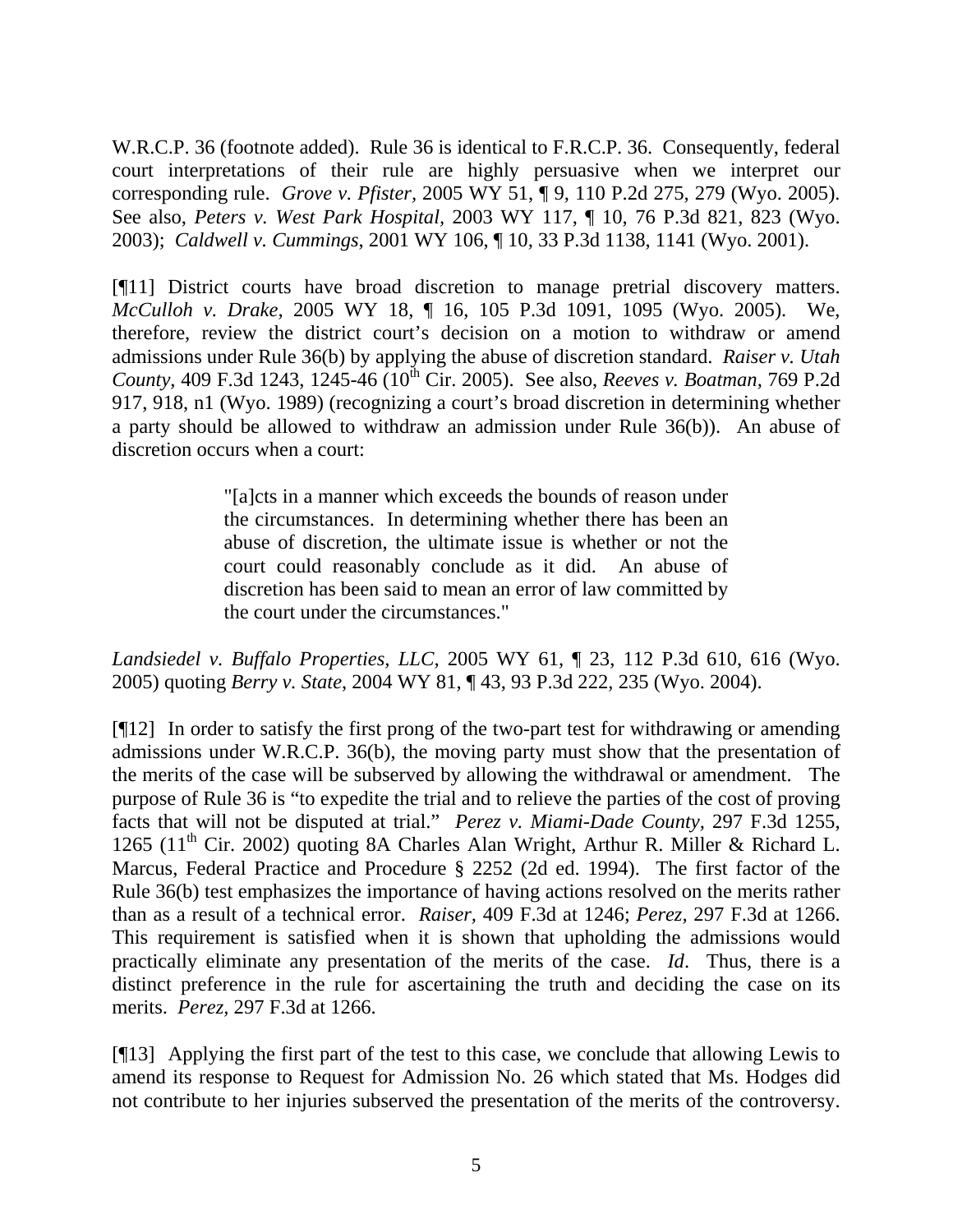Lewis had filed an answer denying Ms. Hodges' claim that it was negligent and expressly stating, in an affirmative defense, that Ms. Hodges was more than fifty percent (50%) at fault for her injuries. If the admission had been allowed to stand, it would have essentially decided the breach-of-duty element of Ms. Hodges' negligence action. Permitting the parties to present evidence on the fault issue advanced the search for the truth and promoted a correct legal ruling. As we stated in *Emmett Ranch, Inc. v. Goldmark Engineering, Inc.,* 908 P.2d 941, 945 (Wyo. 1995), requests for admission under Rule 36 are not intended to resolve ultimate legal matters. See also, *Perez,* 297 F.3d at 1268. The United States Court of Appeals for the Eleventh Circuit phrased it well:

> . . . [W]hen a party uses the rule to establish uncontested facts and to narrow the issues for trial, then the rule functions properly. When a party like Perez, however, uses the rule to harass the other side or, as in this case, with the wild-eyed hope that the other side will fail to answer and therefore admit essential elements (that the party has already denied in its answer), the rule's time-saving function ceases; the rule instead becomes a weapon, dragging out the litigation and wasting valuable resources.

## *Perez*, 297 F.3d at 1268.

[¶14] The second part of the Rule 36(b) test requires the party seeking to have the admissions upheld to show it would be prejudiced by withdrawal or amendment of the admissions. "The prejudice contemplated by Rule 36(b) is not simply that a party who obtained the admission now has to convince the jury of its truth." *Bergemann v. United States, 820 F.2d 1117, 1121* ( $10<sup>th</sup>$  Cir. 1987). Instead, the party seeking to have the admissions enforced must show that it will have difficulty proving its case as a result of the withdrawal of the admissions. For example, prejudice may be established if key witnesses are unavailable to testify about the matter which was initially admitted under Rule 36. The amount of time the party seeking to uphold the admission has relied upon it may also be important to determining whether that party would be prejudiced by withdrawal or amendment of the admission. *Smith v. First National Bank,* 837 F.2d 1575, 1577-78 (11th Cir. 1988) quoting *Brook Village North Assoc. v. General Elec. Co.,* 686 F.2d 66, 70 (1<sup>st</sup> Cir. 1982).

[¶15] Ms. Hodges did not establish that she would suffer the prejudice required by the rule. Allowing Lewis to withdraw its admission simply replaced the burden of proof upon the plaintiff – where, in the pursuit of truth, it belonged. Ms. Hodges did not rely on the admission for a substantial period of time. The requests were served on November 26, 2003. Taking into account the three days allowed for mailing under W.R.C.P. 6(d),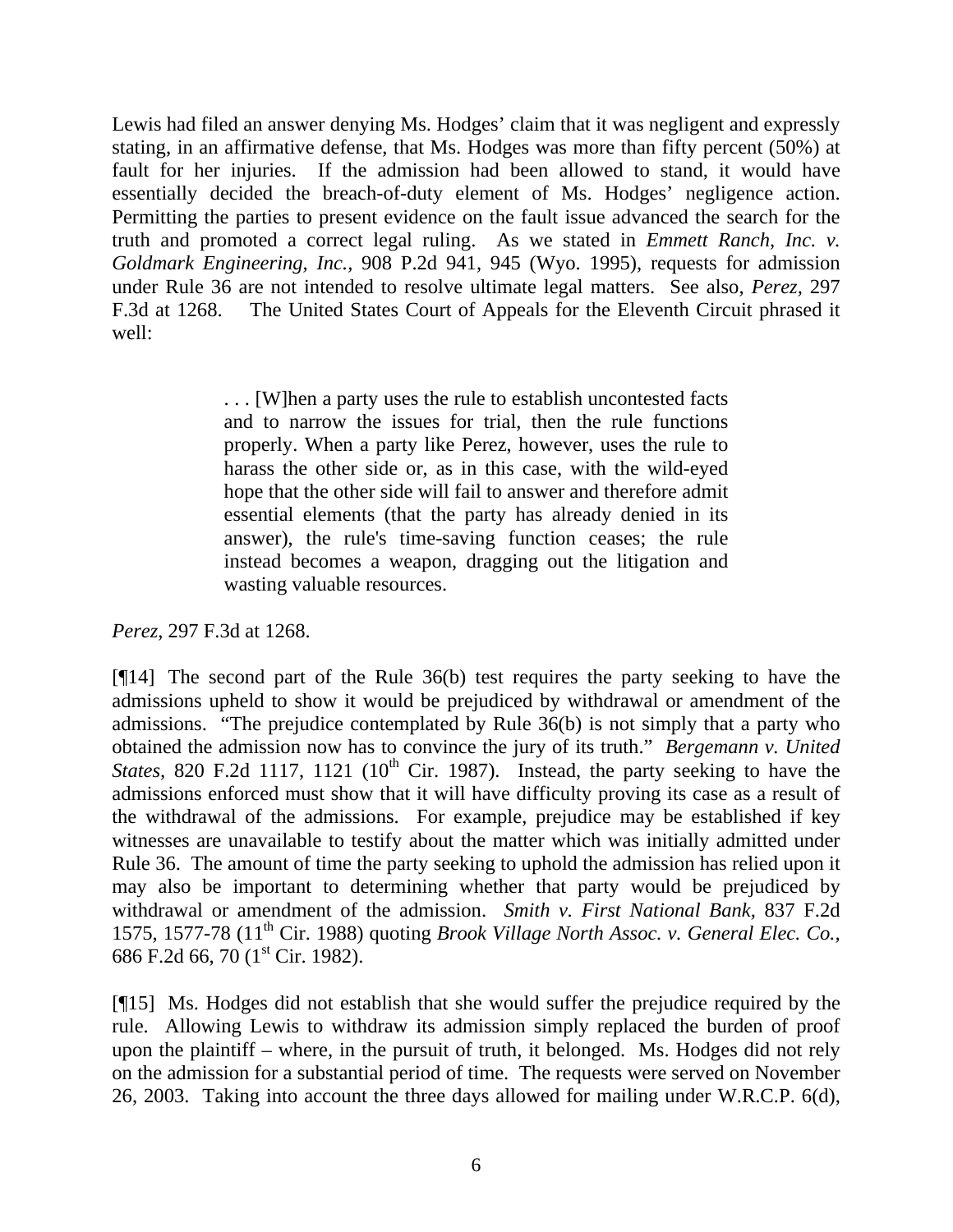Lewis' responses were due on December 29, 2003. Lewis' counsel realized his oversight on January 6, 2004, and immediately contacted Ms. Hodges' attorney and asked for an extension of time. When Ms. Hodges' attorney refused to allow Lewis additional time to respond to the requests for admission, Lewis immediately responded to the requests and filed its first motion for extension of time or, in the alternative, amendment or withdrawal of the admissions, on January 12, 2004. Moreover, the district court remedied any prejudice which inured to Ms. Hodges as a result of relying on the admission when it granted her request for a continuance of the trial to allow her additional time to prepare.

[¶16] Of course, no party should ignore deadlines imposed by the court rules, and the district court has the inherent power to enforce the rules by imposing sanctions. See, *Raiser,* 409 F.3d at 1246. However, "more than a failure to meet deadlines is required to deny a party relief from an admission." *Id.* The "court's focus must be on the 'effect upon the litigation and prejudice to the resisting party rather than on the moving party's excuses for an erroneous admission.'" *Kirtley v. Sovereign Life Insurance Company of California (In re Durability, Inc.),* 212 F.3d 551, 556 (10<sup>th</sup> Cir. 2000) quoting *Federal Deposit Ins. Corp. v. Prusia,* 18 F.3d 637, 640 (8<sup>th</sup> Cir. 1994). The district court did not abuse its discretion when it provided Lewis with the opportunity to respond to Ms. Hodges' requests for admission.

[¶17] Ms. Hodges argues that the district court did not have discretion to grant Lewis' motion when it did so in July 2004 because Lewis' original motion, which was filed on January 12, 2004, had been deemed denied under W.R.C.P. 6(c)(2). That rule, which has no federal counterpart, states in relevant part: "A motion not determined within 90 days after filing shall be deemed denied. A party whose motion has been deemed denied shall have 10 days after the effective date of such denial to serve such pleadings or other papers, if any, as may be required or permitted." W.R.C.P. 6(c)(2).

[¶18] Ms. Hodges argues that, because the district court did not rule on Lewis' January 12, 2004, motion for extension of time within 90 days after it was filed, it was deemed denied. We have no quarrel with that reasoning and agree that the motion was deemed denied after the 90 day period expired. That does not, however, resolve the question in this case because the district court did not rule on Lewis' original motion for extension of time but, instead, granted Lewis' renewed motion.

[¶19] Ms. Hodges claims that Lewis' renewed motion was untimely and the district court did not have the authority to consider it. She argues that, under Rule  $6(c)(2)$ , Lewis was required to file a motion for reconsideration within ten days after its original motion was deemed denied and, failing that, it was prohibited from filing a renewed motion. Ms. Hodges relies upon our ruling in *Paxton Resources, L.L.C. v. Brannaman,* 2004 WY 93, 95 P.3d 796 (Wyo. 2004) as authority for her contention that the district court did not have the authority to revisit the issue.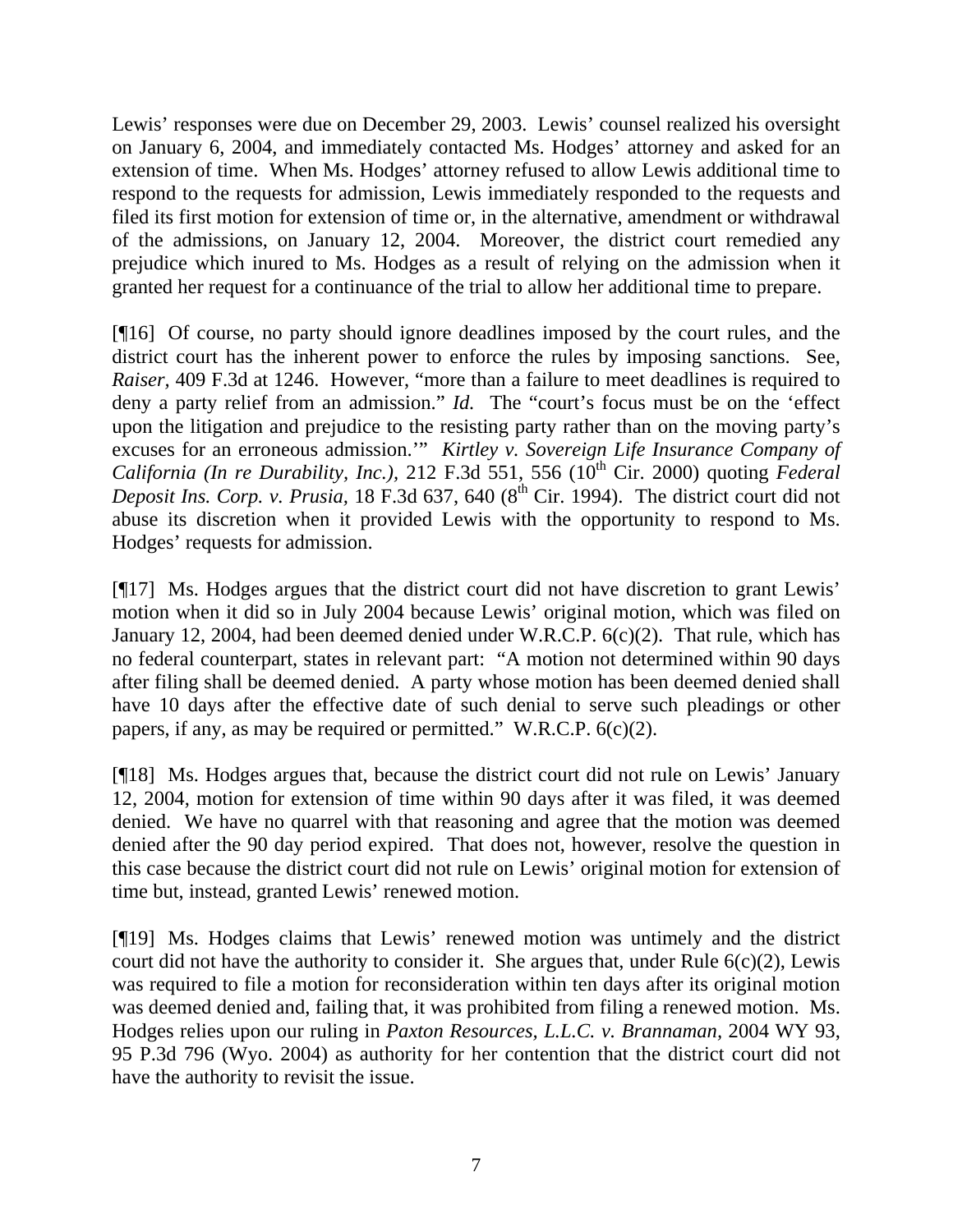[¶20] Ms. Hodges' reliance upon *Paxton* is misplaced. In that case, we considered the interplay of several court rules in determining when a notice of appeal must be filed under the Wyoming Rules of Appellate Procedure in order to confer jurisdiction upon this Court. *Paxton*, ¶ 4. Paxton filed several post-trial motions, including a motion for a new trial, after a jury awarded Brannaman compensatory damages for breach of contract and breach of the duty of good faith and fair dealing. *Id.,* ¶ 1. The day after the post-trial motions were filed, the district court entered a judgment on the jury verdict. *Id.*, ¶ 3. The court subsequently set a hearing for Paxton's post-trial motions on a date more than 90 days after they were filed. *Id.* Following the hearing, the district court denied the posttrial motions and Paxton appealed. *Id.* The notice of appeal was filed more than 30 days after the post trial motions were deemed denied and, accordingly, we ruled that the notice of appeal was untimely. *Id*., ¶¶ 3, 18. We stated:

> The whole point of a "deemed denied" provision is that the judgment automatically becomes final and appealable upon passage of the specified period. Therefore, an appeal that is not filed within thirty days after the post-trial motions are deemed denied is untimely.

*Id.*, ¶ 18.

[¶21] The difference between the *Paxton* case and the case at bar is obvious. In *Paxton,*  the "deemed denied" rule applied to a final judgment; conversely, in this case, the "deemed denied" rule simply applied to an interlocutory discovery motion. The case law is replete with instances where renewed discovery motions are considered. See e.g., *McCulloh,* ¶ 8; *State Farm Mutual Auto. Ins. Co. v. Colley,* 871 P.2d 191, 193 (Wyo. 1994).

 $[\P{22}]$  Rule 6(c)(2) does not expressly prohibit the filing of a renewed motion after a discovery motion has been deemed denied. Furthermore, we do not agree with Ms. Hodges' assertion that the last sentence of Rule  $6(c)(2)$  requires that a renewed motion must be filed within ten days after the original motion is deemed denied. That provision does not dictate, or even speak to, when a party may file a renewed motion.

[ $[$ [23] Ms. Hodges does not provide any authority for her interpretation of Rule 6(c)(2), and we cannot locate any case law where the rule was applied in that manner. See *First Southwestern Financial Services v. Laird,* 882 P.2d 1211, 1214 (Wyo. 1994) (holding that Rule  $6(c)(2)$  did not require the Lairds to file an answer within ten days after their motion to dismiss was deemed denied). Indeed, Ms. Hodges' interpretation of the rule defies logic. Applying Ms. Hodges' rationale, a district court would have discretion to consider a renewed motion which the district court had expressly denied in a prior order but it would not have discretion to reconsider a motion that was deemed denied by operation of law under Rule 6 because it did not rule on the motion within 90 days after it